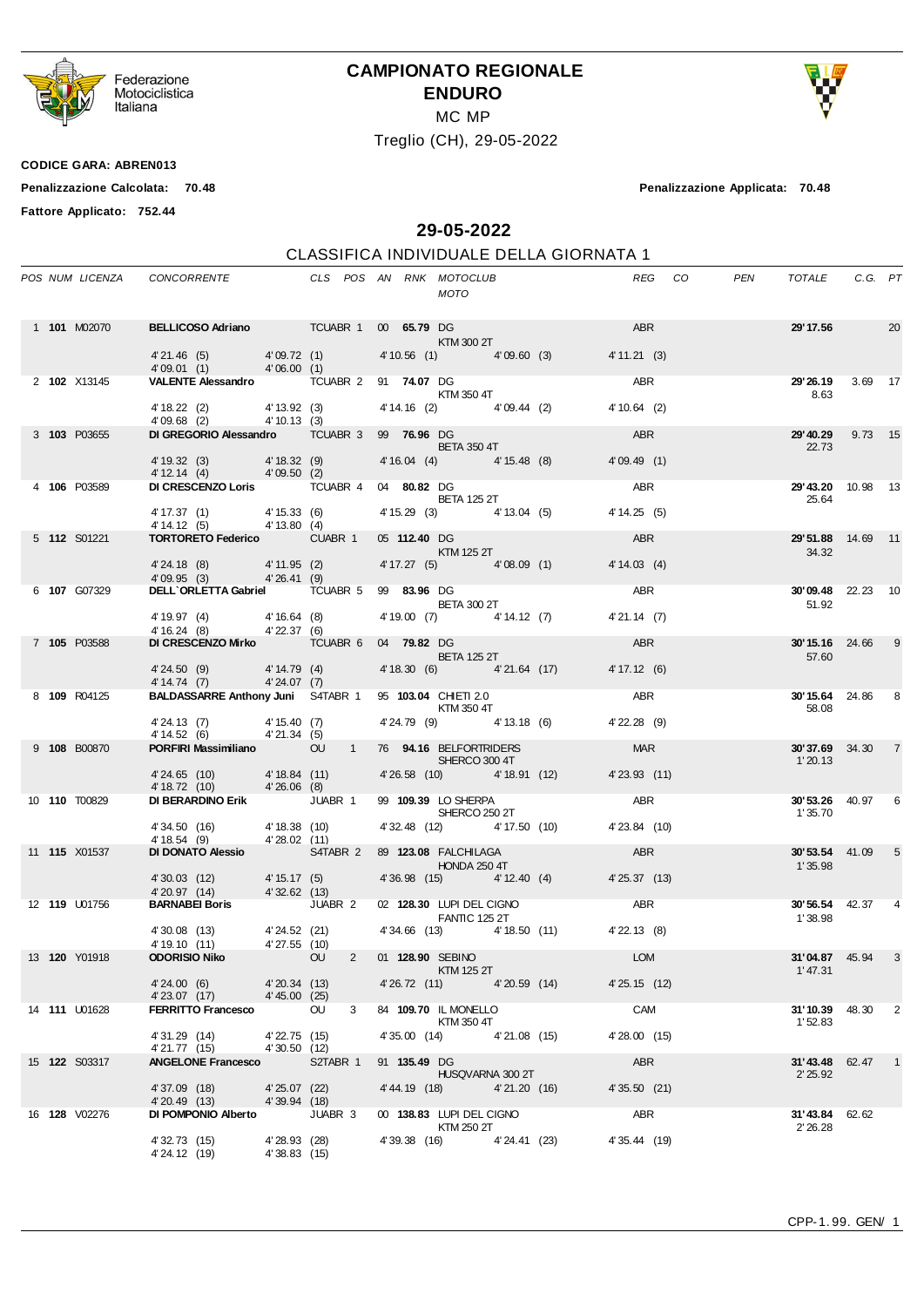## *MOTO*

|  | 17 <b>121</b> V02698 | AUDDINO Riccardo JUABR 4 01 131.91 E99                                                                  |                |                                        |  | KTM 350 4T                                   |                                           | ABR           | 31'45.64 63.40<br>2' 28.08 |  |
|--|----------------------|---------------------------------------------------------------------------------------------------------|----------------|----------------------------------------|--|----------------------------------------------|-------------------------------------------|---------------|----------------------------|--|
|  |                      | 4'40.69 (21) 4'20.44 (14) 4'49.20 (26) 4'19.94 (13) 4'31.58 (16)                                        |                |                                        |  |                                              |                                           |               |                            |  |
|  | 18 116 104276        | 4' 23.16 (18) 4' 40.63 (19)<br>STELLA Vincenzo M4TABR 1 85 124.36 DG                                    |                |                                        |  |                                              |                                           | ABR           | 31'55.88 67.78             |  |
|  |                      |                                                                                                         |                |                                        |  | <b>KTM 250 4T</b>                            | 4'44.96 (19) 4'23.87 (20)                 | 4'33.95 (17)  | 2' 38.32                   |  |
|  |                      | 4' 41.79 (24) 4' 28.25 (26)<br>4' 25.51 (21) 4' 37.55 (14)                                              |                |                                        |  |                                              |                                           |               |                            |  |
|  | 19 138 Y02245        | LUCINI Francesco TEABR 1                                                                                |                |                                        |  | <b>Example 12 STM 450 4T</b>                 | 87 166.60 CARSOLI ENDURO ABR              |               | 31'58.34 68.83<br>2' 40.78 |  |
|  |                      | 4' 44.57 (27) 4' 20.13 (12)<br>4' 19.53 (12) 4' 38.83 (15)                                              |                |                                        |  |                                              | 4' 56.17 (42) 4' 22.19 (18) 4' 36.92 (22) |               |                            |  |
|  | 20 113 0001466N      | PAGANI Andrea VABR 1 72 119.70 CARSOLI ENDURO                                                           |                |                                        |  |                                              |                                           | <b>ABR</b>    | 32'03.64 71.10             |  |
|  |                      | 4' 37.29 (19) 4' 24.14 (20)                                                                             |                |                                        |  | <b>BETA 390 4T</b>                           | 4' 48.32 (23) 4' 24.03 (21) 4' 40.85 (28) |               | 2' 46.08                   |  |
|  |                      | 4' 26.16 (22) 4' 42.85 (22)                                                                             |                |                                        |  |                                              |                                           |               |                            |  |
|  | 21 <b>130</b> W00352 | DI VIRGILIO Angelo M2TABR 1 87 142.91 CARSOLI ENDURO                                                    |                |                                        |  | <b>Example 12 ST KTM 300 2T</b>              |                                           | <b>ABR</b>    | 32'09.73 73.71<br>2'52.17  |  |
|  |                      | 4'38.90 (20) $4'24.00$ (19) $4'46.23$ (21) $4'32.58$ (32) $4'39.06$ (24)<br>4'27.85 (26) $4'41.11$ (20) |                |                                        |  |                                              |                                           |               |                            |  |
|  | 22 134 S03142        | DI DANTE Riccardo CUABR 2 05 157.07 LUPI DEL CIGNO                                                      |                |                                        |  |                                              |                                           | ABR           | 32'10.26 73.94             |  |
|  |                      | 4'47.57 (33) 4'26.35 (25) 4'48.54 (24) 4'24.28 (22)                                                     |                |                                        |  | KTM 125 2T                                   |                                           | 4' 37.18 (23) | 2' 52.70                   |  |
|  | 23 126 P03641        | $4' 27.15 (24)$ $4' 39.19 (17)$<br><b>PAPPONETTI Stefano</b> S4TABR 3 94 137.74 LO SHERPA               |                |                                        |  |                                              |                                           | <b>ABR</b>    | 32'19.30 77.81             |  |
|  |                      |                                                                                                         |                |                                        |  | SHERCO 300 4T                                |                                           |               | 3'01.74                    |  |
|  |                      | 4'40.72 (22) 4'28.57 (27)<br>4' 27.47 (25) 4' 42.90 (23)                                                |                |                                        |  |                                              | 4' 54.08 (37) 4' 30.11 (29)               | 4'35.45 (20)  |                            |  |
|  | 24 <b>123</b> U01747 | <b>CRUGNALE Giovanni</b> VABR 2                                                                         |                |                                        |  | 71 136.36 DG<br>$KTM$ 350 4T                 |                                           | ABR           | 32'21.50 78.75<br>3'03.94  |  |
|  |                      | 4' 35.00 (17) 4' 34.80 (42)<br>4' 26.46 (23) 4' 46.91 (28)                                              |                |                                        |  |                                              | 4' 56.65 (44) 4' 26.38 (25)               | 4'35.30 (18)  |                            |  |
|  | 25 118 U01753        | <b>PIERDOMENICO Flavio</b> JUABR 5                                                                      |                |                                        |  | 03 126.20 LUPI DEL CIGNO                     |                                           | ABR           | 32'23.09 79.43             |  |
|  |                      | 4'43.94 (25) 4'23.03 (17)                                                                               |                |                                        |  | <b>EXAMPLE PROPERTY FANTIC MOTOR 125 2T</b>  | 4'47.05 (22) 4'22.38 (19)                 | 4'39.90 (26)  | 3'05.53                    |  |
|  |                      | 4'22.48 (16) 5'04.31 (52)                                                                               |                |                                        |  |                                              |                                           |               |                            |  |
|  | 26 137 X02150        | LA ROVERE Andrea S4TABR 4 91 166.60 LUPI DEL CIGNO                                                      |                |                                        |  | <b>KTM 250 4T</b>                            |                                           | <b>ABR</b>    | 32'25.36 80.40<br>3'07.80  |  |
|  |                      | 4' 47.25 (32) 4' 29.07 (29)<br>4' 28.90 (27) 4' 42.02 (21)                                              |                |                                        |  | 4'48.84 (25) 4'28.60 (26)                    |                                           | 4'40.68 (27)  |                            |  |
|  | 27 <b>216</b> W02186 | BRACONI Paolo<br>SZTABR 2 96 145.40 LUPI DEL CIGNO                                                      |                |                                        |  |                                              |                                           | <b>ABR</b>    | 32'32.33 83.38             |  |
|  |                      | 4' 54.50 (42) 4' 25.74 (24) 4' 43.86 (17) 4' 24.54 (24)                                                 |                |                                        |  | <b>Example 18 KTM 300 2T</b>                 |                                           | 4' 42.90 (32) | 3' 14.77                   |  |
|  | 28 <b>129</b> L01939 | $4'31.27$ (29) $4'49.52$ (31)<br>MARCHETTI Michele S4TABR 5 89 140.82 DG                                |                |                                        |  |                                              | <b>ABR</b>                                |               | <b>32'40.86</b> 87.04      |  |
|  |                      |                                                                                                         |                |                                        |  | <b>KTM 250 4T</b>                            | 5' 03.31 (55) 4' 29.76 (28) 4' 41.45 (29) |               | 3'23.30                    |  |
|  |                      | 4' 45.08 (28) 4' 23.73 (18)<br>4' 24.79 (20) 4' 52.74 (32)<br><b>TAVANI Stefano</b> T2TABR 1            |                |                                        |  |                                              |                                           |               |                            |  |
|  | 29 148 X10281        |                                                                                                         |                |                                        |  | 03 185.29 LO SHERPA<br><b>EXAMPLE 125 2T</b> |                                           | <b>ABR</b>    | 32'42.64 87.80<br>3'25.08  |  |
|  |                      | 4' 53.99 (40)   4' 31.94 (31)   4' 45.39 (20)   4' 32.48 (31)   4' 42.89 (31)   4' 42.89 (31)           |                |                                        |  |                                              |                                           |               |                            |  |
|  | 30 125 U01315        | COLANCECCO Lorenzo S2TABR 3 98 137.12 QUARTA PIENA                                                      |                |                                        |  |                                              |                                           | ABR           | <b>32'46.69</b> 89.53      |  |
|  |                      | 4' 45.38 (29)                                                                                           |                | 4'31.94 (31) 4'52.13 (30) 4'38.38 (54) |  | KTM 300 2T                                   |                                           | 4'39.24 (25)  | 3'29.13                    |  |
|  | 31 <b>146</b> Y02243 | 4'32.83 (33)<br>CIAMPINI Francesco T2TABR 2 91 180.51 CARSOLI ENDURO                                    | 4'46.79 (27)   |                                        |  |                                              |                                           | ABR           | 32'52.53 92.03             |  |
|  |                      |                                                                                                         |                |                                        |  | KTM 250 2T                                   |                                           |               | 3' 34.97                   |  |
|  |                      | 4' 52.03 (35) 4' 35.28 (43)<br>4' 31.63 (30) 4' 45.03 (26)                                              |                |                                        |  |                                              | 4'52.57 (31) 4'34.33 (36)                 | 4'41.66 (30)  |                            |  |
|  | 32 135 T00826        | BERNABEO Alex JUABR 6                                                                                   |                |                                        |  | 99 157.17 LO SHERPA<br>SHERCO 300 2T         |                                           | <b>ABR</b>    | 32'57.03 93.96<br>3'39.47  |  |
|  |                      | 4'46.05 (31)                                                                                            |                | 4'32.87 (36)                           |  | 4' 56.36 (43) 4' 34.73 (39)                  |                                           | 4' 45.64 (35) |                            |  |
|  | 33 127 W01496        | 4'33.61 (34)<br><b>SANELLI Dany</b>                                                                     | $4'47.77$ (29) | S2TABR 4                               |  | 89 138.37 CHIETI 2.0                         |                                           | ABR           | 33'10.88 99.89             |  |
|  |                      | 4'56.63 (47)                                                                                            |                | 4'33.37 (37)                           |  | SHERCO 300 2T<br>5'01.30 (50) 4'31.31 (30)   |                                           | 4' 47.39 (38) | 3'53.32                    |  |
|  |                      | 4'31.85 (31)                                                                                            | 4' 49.03 (30)  |                                        |  |                                              |                                           |               |                            |  |
|  | 34 171 X01970        | <b>POTENZA Federico</b> TEABR 2                                                                         |                |                                        |  | 98 236.27 LO SHERPA<br>SHERCO 300 4T         |                                           | ABR           | 33'11.29 100.06<br>3'53.73 |  |
|  |                      | 4' 55.39 (44)<br>4'33.90 (36)                                                                           | 4'53.13 (33)   | $4'32.47$ (34)<br>$4'53.13$ (22)       |  | 4' 53.34 (33) 4' 28.95 (27)                  |                                           | 4' 54.11 (46) |                            |  |
|  | 35 <b>133</b> T01440 | DI CAMILLO Christian M2TABR 2 81 155.15 DG                                                              |                |                                        |  | BETA 300 2T                                  |                                           | ABR           | 33'12.09 100.41            |  |
|  |                      | 4'41.32 (23)                                                                                            |                | 4'39.80 (60)                           |  |                                              | 4' 53.78 (36) 4' 32.73 (33)               | 4' 43.32 (33) | 3'54.53                    |  |
|  | 36 168 Y02249        | 4' 40.40 (57)<br>CAPUZZI Giampietro S2TABR 5 93 231.28 2 TORRI A.S.D.                                   | 5'00.74(47)    |                                        |  |                                              |                                           | ABR           | 33'23.82 105.43            |  |
|  |                      |                                                                                                         |                |                                        |  | HUSQVARNA 300 2T                             |                                           |               | 4'06.26                    |  |
|  |                      | 5'00.79 (52)<br>4' 35.32 (39)                                                                           | 4'57.84 (38)   | 4' 34.34 (39)                          |  | 4' 55.29 (39) 4' 32.93 (34)                  |                                           | 4'47.31 (37)  |                            |  |
|  |                      |                                                                                                         |                |                                        |  |                                              |                                           |               |                            |  |

CPP-1. 99. GEN/ 2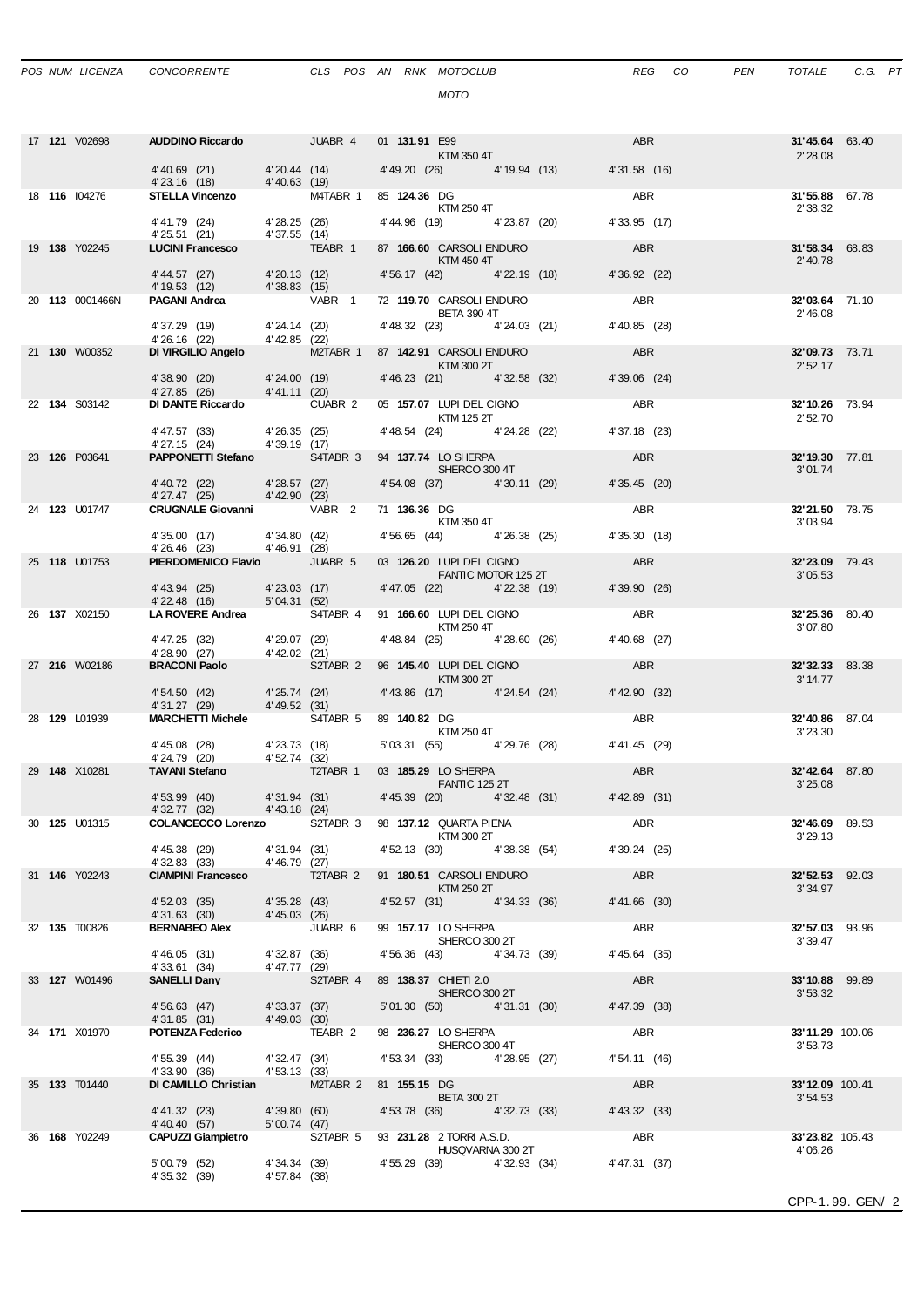| POS NUM LICENZA | <b>CONCORRE</b> |
|-----------------|-----------------|
|                 |                 |

|  | 37 183 Y00057          | <b>BOZZELLI Pio TEABR 3 86 257.67 MP RACING</b>                                    |                             |                                  | SHERCO 300 4T                                                                                                                                                                                                                    |                                           | ABR           | 33'25.98 106.35<br>4'08.42   |                 |
|--|------------------------|------------------------------------------------------------------------------------|-----------------------------|----------------------------------|----------------------------------------------------------------------------------------------------------------------------------------------------------------------------------------------------------------------------------|-------------------------------------------|---------------|------------------------------|-----------------|
|  |                        | 4'47.90 (34)                                                                       |                             | $4'35.33$ (44)<br>$4'58.82$ (42) |                                                                                                                                                                                                                                  | 4' 54.77 (38) 4' 35.80 (42)               | 4' 53.88 (44) |                              |                 |
|  | 38 <b>158</b> Y02353   | 4'39.48 (53)<br>DE SANTI Antonello TEABR 4 81 202.54 90 GRADI TEAM                 |                             |                                  |                                                                                                                                                                                                                                  |                                           | ABR           | 33'33.02 109.37              |                 |
|  |                        |                                                                                    |                             |                                  | KTM 350 4T                                                                                                                                                                                                                       |                                           |               | 4' 15.46                     |                 |
|  |                        | 4' 54.11 (41)                                                                      |                             | 4' 34.48 (40)                    | 4' 53.74 (35) 4' 38.82 (57)                                                                                                                                                                                                      |                                           | 4' 54.85 (47) |                              |                 |
|  | 39 144 U01339          | 4'36.37 (40) 5'00.65 (46)<br><b>TOSTI Giorgio</b> 52TABR 6<br><b>TOSTI Giorgio</b> |                             |                                  | 96 178.92 CARSOLI ENDURO                                                                                                                                                                                                         |                                           | <b>ABR</b>    | 33' 33.22 109.45             |                 |
|  |                        |                                                                                    |                             |                                  | SHERCO 125 2T<br>5' 05.56 (59) 4' 34.45 (38)                                                                                                                                                                                     |                                           | 4' 52.78 (43) | 4' 15.66                     |                 |
|  |                        | 4' 54.52 (43) 4' 36.16 (45)<br>4' 36.60 (41) 4' 53.15 (34)                         |                             |                                  |                                                                                                                                                                                                                                  |                                           |               |                              |                 |
|  | 40 139 S01209          | LUCIANI Massimo M4TABR 2 79 167.02 DG                                              |                             |                                  | <b>KTM 250 4T</b>                                                                                                                                                                                                                |                                           | ABR           | 33'33.72 109.67<br>4' 16.16  |                 |
|  |                        | 4' 56.74 (48) 4' 38.54 (53)                                                        |                             |                                  | 5' 00.29 (48) 4' 40.59 (62)                                                                                                                                                                                                      |                                           | 4' 46.05 (36) |                              |                 |
|  | 41 <b>147</b> X02355   | 4' 37.45 (44)<br><b>CIUFFOLI Davide</b> 4' 54.06 (35)                              |                             | JUABR 7                          | 99 183.13 LO SHERPA                                                                                                                                                                                                              |                                           | <b>ABR</b>    | 33' 35.43 110.40             |                 |
|  |                        |                                                                                    |                             |                                  | $\blacksquare$ $\blacksquare$ $\blacksquare$ $\blacksquare$ $\blacksquare$ $\blacksquare$ $\blacksquare$ $\blacksquare$ $\blacksquare$ $\blacksquare$ $\blacksquare$ $\blacksquare$ $\blacksquare$ $\blacksquare$ $\blacksquare$ |                                           |               | 4' 17.87                     |                 |
|  |                        | 4' 58.75 (51) 4' 30.49 (30)<br>4'30.73 (28) 5'04.65 (54)                           |                             |                                  | 4' 59.09 (47) 4' 37.74 (51)                                                                                                                                                                                                      |                                           | 4' 53.98 (45) |                              |                 |
|  | 42 162 Y00915          | <b>MATTEI Emiliano T2TABR 3</b>                                                    |                             |                                  | 97 208.90 DG                                                                                                                                                                                                                     |                                           | <b>ABR</b>    | 33'38.39 111.67              |                 |
|  |                        |                                                                                    |                             |                                  | KTM 300 2T<br>4' 55.37 (40) 4' 37.35 (49)                                                                                                                                                                                        |                                           | 4' 55.42 (48) | 4' 20.83                     |                 |
|  |                        | 4' 53.13 (37) 4' 34.68 (41)<br>4' 37.92 (47) 5' 04.52 (53)                         |                             |                                  |                                                                                                                                                                                                                                  |                                           |               |                              |                 |
|  | 43 178 Y02426          | <b>CAIONI Andrea</b>                                                               |                             | <b>TEABR 5</b>                   | 01 242.15 CARSOLI ENDURO<br><b>Example 18 KTM 450 4T</b>                                                                                                                                                                         |                                           | <b>ABR</b>    | 33'49.86 116.58<br>4' 32.30  |                 |
|  |                        | 5' 11.83 (76) 4' 41.20 (61)                                                        |                             |                                  | 4' 53.30 (32) 4' 34.96 (40)                                                                                                                                                                                                      |                                           | 4'55.80 (49)  |                              |                 |
|  | 44 166 Y02282          | 4'36.96 (42) 4'55.81 (36)<br>DI LUCA Graziano TDABR 1                              |                             |                                  | 92 226.73 F. PIETRINFERNI                                                                                                                                                                                                        |                                           | ABR           | 33'51.83 117.42              |                 |
|  |                        |                                                                                    |                             |                                  | <b>HONDA 250 4T</b>                                                                                                                                                                                                              |                                           |               | 4' 34.27                     |                 |
|  |                        | 5' 06.27 (65) 4' 39.61 (59)<br>4' 37.94 (48) 4' 59.78 (43)                         |                             |                                  | 4' 53.40 (34) 4' 38.08 (52)                                                                                                                                                                                                      |                                           | 4' 56.75 (50) |                              |                 |
|  | 45 160 Y01978          | <b>MARTELLI Francesco</b> T2TABR 4                                                 |                             |                                  | 86 203.45 CARSOLI ENDURO                                                                                                                                                                                                         |                                           | <b>ABR</b>    | 33' 52.88 117.87             |                 |
|  |                        |                                                                                    |                             |                                  | TM3002T                                                                                                                                                                                                                          | 4' 55.54 (41) 4' 44.61 (68)               | 4'52.00 (41)  | 4' 35.32                     |                 |
|  | 46 <b>142</b> P03384   | 4' 56.03 (45) 4' 45.43 (71)<br>4' 40.92 (61) 4' 58.35 (40)                         |                             |                                  |                                                                                                                                                                                                                                  |                                           | ABR           |                              |                 |
|  |                        | DI LUIGI Marco M4TABR 3 83 172.13 CARSOLI ENDURO                                   |                             |                                  | <b>KTM 350 4T</b>                                                                                                                                                                                                                |                                           |               | 33'53.99 118.34<br>4' 36.43  |                 |
|  |                        | 4' 56.31 (46) 4' 42.39 (64)<br>4'41.86 (62) 4'58.57 (41)                           |                             |                                  | 5' 05.28 (58) 4' 41.88 (64)                                                                                                                                                                                                      |                                           | 4'47.70 (39)  |                              |                 |
|  | 47 131 X02385          | <b>GUALINI Fabrizio</b>                                                            |                             | M2TABR 3 77 149.51 FALCHILAGA    |                                                                                                                                                                                                                                  |                                           | ABR           | 33'55.68 119.07              |                 |
|  |                        |                                                                                    |                             |                                  | <b>BETA 250 2T</b><br>5'03.02 (54) 4'33.21 (35)                                                                                                                                                                                  |                                           | 4' 52.70 (42) | 4' 38.12                     |                 |
|  |                        | 4' 58.31 (50) 4' 34.19 (38)<br>4' 52.58 (77) 5' 01.67 (48)                         |                             |                                  |                                                                                                                                                                                                                                  |                                           |               |                              |                 |
|  | 48 <b>143</b> Q03225   | PAOLIANI Marco WABR 1                                                              |                             |                                  | 68 175.21 CARSOLI ENDURO<br>KTM 250 4T                                                                                                                                                                                           |                                           | <b>ABR</b>    | 33' 58.22 120.16<br>4' 40.66 |                 |
|  |                        | 5'03.61 (57)                                                                       |                             | 4' 37.91 (51)                    |                                                                                                                                                                                                                                  | 5' 06.77 (60) 4' 35.51 (41) 4' 56.91 (52) |               |                              |                 |
|  | 49 136 V03576          | 4' 33.74 (35) 5' 03.77 (50)<br><b>MENEI Manuel</b>                                 |                             | JUABR 8                          | 99 164.55 FALCHILAGA                                                                                                                                                                                                             |                                           | <b>ABR</b>    | 33' 58.58 120.31             |                 |
|  |                        |                                                                                    |                             |                                  | KTM 300 2T                                                                                                                                                                                                                       |                                           |               | 4'41.02                      |                 |
|  |                        | 4' 53.24 (38)<br>4'38.64 (49)                                                      | 4'39.43 (58)<br>5'00.14(44) |                                  |                                                                                                                                                                                                                                  | 5'07.51 (61) 4'39.70 (61)                 | 4' 59.92 (57) |                              |                 |
|  | 50 <b>156</b> T02601   | CARDUCCI Jacopo                                                                    |                             | CUABR 3                          | 04 201.96 LUPI DEL CIGNO/E99                                                                                                                                                                                                     |                                           | ABR           | 33'58.67 120.35              |                 |
|  |                        |                                                                                    |                             |                                  | SHERCO 125 2T                                                                                                                                                                                                                    | 5' 03.37 (56) 4' 35.96 (44)               | 5'01.90 (60)  | 4' 41.11                     |                 |
|  |                        | 5' 05.29 (62) 4' 32.76 (35)<br>4' 35.21 (38) 5' 04.18 (51)                         |                             |                                  |                                                                                                                                                                                                                                  |                                           |               |                              |                 |
|  | 51 <b>163</b> Y01120   | DI DONATO Daniele TDABR 2 87 211.39 FALCHILAGA                                     |                             |                                  | <b>HONDA 250 4T</b>                                                                                                                                                                                                              |                                           | ABR           | 34'02.86 122.14<br>4' 45.30  |                 |
|  |                        | 5'00.99 (53)                                                                       |                             | 4' 37.21 (49)                    | 5' 10.26 (68) 4' 37.06 (48)                                                                                                                                                                                                      |                                           | 4'56.84 (51)  |                              |                 |
|  | 52 182 X02117          | 4'34.49 (37) 5'06.01 (57)<br>CATONE Lorenzo CUABR 4                                |                             |                                  | 05 255.37 DG                                                                                                                                                                                                                     |                                           | ABR           | 34'05.36 123.21              |                 |
|  |                        | 5'04.51(58)                                                                        |                             | 4'43.96 (68)                     | <b>FANTIC 125 2T</b><br>4' 58.67 (46) 4' 38.63 (55)                                                                                                                                                                              |                                           | 4' 59.49 (56) | 4' 47.80                     |                 |
|  |                        | 4'42.01 (63)                                                                       | 4'58.09 (39)                |                                  |                                                                                                                                                                                                                                  |                                           |               |                              |                 |
|  | 53 <b>153</b> X04778   | DI MEMMO Christian T2TABR 5                                                        |                             |                                  | 03 193.85 ABRUZZO OFF ROAD<br>KTM 250 2T                                                                                                                                                                                         |                                           | <b>ABR</b>    | 34'12.58 126.30<br>4'55.02   |                 |
|  |                        | 4' 52.41 (36)                                                                      |                             | 4'37.84 (50)                     | 5'09.38 (67) 4'36.68 (45)                                                                                                                                                                                                        |                                           | 5'04.28 (63)  |                              |                 |
|  | 54 181 Y01910          | 4'40.68 (58)<br>BRUNO Desiderio TEABR 6                                            | 5' 11.31 (64)               |                                  | 89 254.42 2 TORRI A.S.D.                                                                                                                                                                                                         |                                           | ABR           | 34'14.23 127.01              |                 |
|  |                        |                                                                                    |                             |                                  | SHERCO 300 4T                                                                                                                                                                                                                    |                                           |               | 4'56.67                      |                 |
|  |                        | 5'04.70 (59) 4'32.23 (33)<br>4'37.68 (45)                                          | 5'24.30 (73)                |                                  | 4' 58.35 (45) 4' 37.67 (50)                                                                                                                                                                                                      |                                           | 4' 59.30 (55) |                              |                 |
|  | 55 <b>132</b> 0001842T | MOSCONE Giancarlo UVABR 1                                                          |                             |                                  | 60 152.33 LO SHERPA                                                                                                                                                                                                              |                                           | ABR           | 34'16.80 128.11              |                 |
|  |                        |                                                                                    |                             |                                  | SHERCO 250 2T<br>5'08.19 (63) 4'38.14 (53)                                                                                                                                                                                       |                                           | 4'57.01 (53)  | 4' 59.24                     |                 |
|  |                        | 4' 58.29 (49) 4' 45.38 (70)<br>4' 37.72 (46) 5' 12.07 (65)                         |                             |                                  |                                                                                                                                                                                                                                  |                                           |               |                              |                 |
|  | 56 <b>140</b> C00871   | <b>MAMMARELLA Marco UVABR 2</b>                                                    |                             |                                  | 62 171.58 LO SHERPA<br><b>HONDA 250 2T</b>                                                                                                                                                                                       |                                           | ABR           | 34'17.76 128.52<br>5'00.20   |                 |
|  |                        | 5'05.83(63)                                                                        |                             | 4'38.93 (55)                     |                                                                                                                                                                                                                                  | 5' 07.85 (62) 4' 43.29 (66)               | 5'00.38(59)   |                              |                 |
|  |                        | 4'39.67 (54)                                                                       | 5'01.81 (49)                |                                  |                                                                                                                                                                                                                                  |                                           |               |                              |                 |
|  |                        |                                                                                    |                             |                                  |                                                                                                                                                                                                                                  |                                           |               |                              | CPP-1.99. GEN/3 |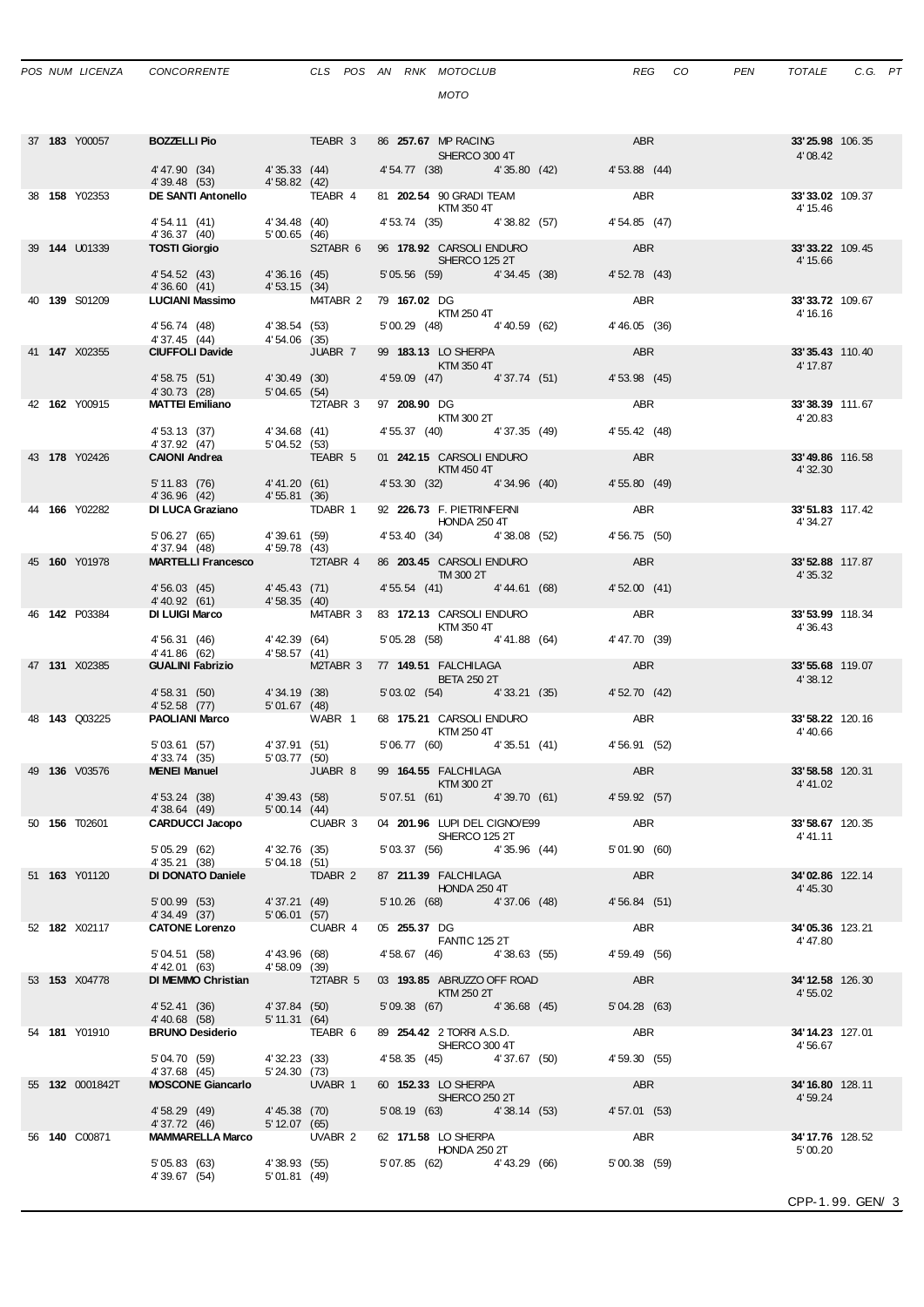*MOTO*

|  | 57 217 G10279        | FASCIANI Enzo WABR 2 68 194.55 LUPI DEL CIGNO                                               |                                |                                  |           | SHERCO 300 4T                                                                                                                                                                                                                                                 |                                         |                                              | 34'19.20 129.14<br>5'01.64    |                  |
|--|----------------------|---------------------------------------------------------------------------------------------|--------------------------------|----------------------------------|-----------|---------------------------------------------------------------------------------------------------------------------------------------------------------------------------------------------------------------------------------------------------------------|-----------------------------------------|----------------------------------------------|-------------------------------|------------------|
|  |                      | 5'09.26 (68) 4'38.68 (54)<br>4' 39.20 (52) 5' 12.64 (66)                                    |                                |                                  |           |                                                                                                                                                                                                                                                               |                                         | 5'02.74 (53) 4'36.73 (46) 4'59.95 (58)       |                               |                  |
|  | 58 <b>157</b> V01342 | <b>TORELLI Mario 7 TEABR 7</b>                                                              |                                |                                  |           | 78 202.15 E99<br>HUSQVARNA 350 4T                                                                                                                                                                                                                             |                                         | ABR                                          | 34'23.90 131.15<br>5'06.34    |                  |
|  |                      | 5'06.92 (66) 4'39.18 (57)<br>4'38.94 (50)                                                   | 5'08.03(62)                    |                                  |           | 5'00.67 (49) 4'39.67 (60)                                                                                                                                                                                                                                     |                                         | 5' 10.49 (71)                                |                               |                  |
|  | 59 154 G01316        | <b>CAVALLARO Antonio Franco</b> WABR 3                                                      |                                |                                  |           | 68 197.80 LO SHERPA<br><b>GASGAS 350 4T</b>                                                                                                                                                                                                                   |                                         | ABR                                          | 34'29.67 133.62<br>$5'$ 12.11 |                  |
|  |                      | 5'04.97 (60)<br>5'04.97 (60) 4'45.90 (72)<br>4'51.09 (73) 5'00.28 (45)                      |                                | 4'45.90 (72)                     |           | 5'01.87 (52) 4'48.38 (73)                                                                                                                                                                                                                                     |                                         | 4' 57.18 (54)                                |                               |                  |
|  | 60 165 Y02247        | FALCONI Davide T2TABR 6                                                                     |                                |                                  |           | 91 225.78 CARSOLI ENDURO<br>KTM 300 2T                                                                                                                                                                                                                        |                                         | ABR                                          | 34'31.32 134.33<br>5' 13.76   |                  |
|  |                      | 5'03.54 (55) 4'41.58 (62)                                                                   |                                |                                  |           | 5' 10.87 (69) 4' 41.81 (63)                                                                                                                                                                                                                                   |                                         | 5'07.35 (66)                                 |                               |                  |
|  | 61 185 Y01912        | 4' 39.13 (51) 5' 07.04 (59)<br><b>RANIERI Tony</b> 5' 07.04 T2TABR 7<br><b>RANIERI Tony</b> |                                |                                  |           | 88 277.88 2 TORRIA S.D.                                                                                                                                                                                                                                       |                                         | ABR                                          | 34'32.96 135.03               |                  |
|  |                      | $5'11.46$ (75)                                                                              |                                | $4'37.12$ (48)<br>$5'13.04$ (67) |           | <b>SHERCO 300 2T</b><br>5' 09.21 (66) 4' 39.47 (58)                                                                                                                                                                                                           |                                         | 5'02.64(61)                                  | 5' 15.40                      |                  |
|  | 62 141 S01257        | 4' 40.02 (55)<br>ANGELOZZI Gianni WABR 4                                                    |                                |                                  |           | 69 171.68 CARSOLI ENDURO                                                                                                                                                                                                                                      |                                         | ABR <sub>2</sub>                             | 34'33.42 135.22               |                  |
|  |                      | 5'01.48 (54) 4'39.15 (56)                                                                   |                                |                                  |           | KTM 350 4T<br>5' 15.28 (77) 4' 44.33 (67)                                                                                                                                                                                                                     |                                         | 5' 05.72 (64)                                | 5' 15.86                      |                  |
|  | 63 152 G05908        | 4' 40.91 (60)<br><b>DOMINICI Fabio</b> 5' 06.55 (58)                                        |                                | UVABR 3                          |           | 64 190.71 CARSOLI ENDURO                                                                                                                                                                                                                                      |                                         | <b>ABR</b>                                   | 34'47.52 141.26               |                  |
|  |                      | 5'05.87 (64) 4'42.69 (65)                                                                   |                                |                                  |           | KTM 500 4T<br>5' 17.89 (80) 4' 45.41 (69)                                                                                                                                                                                                                     |                                         | 5'02.72(62)                                  | 5' 29.96                      |                  |
|  | 64 194 V02378        | 4' 45.48 (66) 5' 07.46 (60)<br>D'ETTORRE Simone OU                                          |                                |                                  | $4 \quad$ | 02 470.89 TOP RIDER                                                                                                                                                                                                                                           |                                         | <b>MAR</b>                                   | 34'58.38 145.91               |                  |
|  |                      |                                                                                             |                                |                                  |           | <b>BETA 390 4T</b>                                                                                                                                                                                                                                            |                                         |                                              | 5'40.82                       |                  |
|  |                      | 5' 03.55 (56) 4' 38.50 (52)<br>4' 40.21 (56) 5' 05.85 (55)                                  |                                |                                  |           |                                                                                                                                                                                                                                                               | 4' 51.86 (28) 4' 35.94 (43)             | 6'02.47 (87)                                 |                               |                  |
|  | 65 172 X10202        | <b>TARTAGLIONE AIdo</b>                                                                     |                                | OU                               | $5 -$     | 90 236.89 CASERTA<br><b>HUSQVARNA 300 2T</b>                                                                                                                                                                                                                  |                                         | <b>CAM</b>                                   | 35'00.63 146.87<br>5' 43.07   |                  |
|  |                      | $5'09.53(69)$ 4'47.74 (74)<br>4'40.80 (59) 5'17.79 (71)                                     |                                |                                  |           | 5' 14.82 (76) 4' 39.52 (59)                                                                                                                                                                                                                                   |                                         | 5' 10.43 (70)                                |                               |                  |
|  | 66 173 X02114        | <b>CATONE Mirko</b>                                                                         |                                |                                  |           | M4TABR 4 74 237.36 DG<br>KTM 250 4T                                                                                                                                                                                                                           |                                         | ABR                                          | 35'09.28 150.58<br>5' 51.72   |                  |
|  |                      | 5' 07.41 (67) 4' 55.58 (84)<br>4'47.36 (67)                                                 |                                |                                  |           | 5' 13.86 (75) 4' 47.83 (72)                                                                                                                                                                                                                                   |                                         | 5'06.86(65)                                  |                               |                  |
|  | 67 180 Y01976        | <b>CELANI Alessandro T2TABR 8</b>                                                           | 5' 10.38 (63)                  |                                  |           | 72 250.36 CARSOLI ENDURO                                                                                                                                                                                                                                      |                                         | ABR                                          | 35'21.69 155.89               |                  |
|  |                      | 5' 05.14 (61) 4' 48.20 (75)<br>4' 48.05 (68) 5' 05.95 (56)                                  |                                |                                  |           | $\blacksquare$ $\blacksquare$ $\blacksquare$ $\blacksquare$ $\blacksquare$ $\blacksquare$ $\blacksquare$ $\blacksquare$ $\blacksquare$ $\blacksquare$ $\blacksquare$ $\blacksquare$ $\blacksquare$ $\blacksquare$ $\blacksquare$<br>5'01.77 (51) 4'45.86 (70) |                                         | 5' 46.72 (84)                                | 6'04.13                       |                  |
|  | 68 <b>175</b> Y00921 | <b>LAURI Stefano</b>                                                                        |                                | T2TABR 9                         |           |                                                                                                                                                                                                                                                               |                                         | 92 239.23 MOTOCICLISTI AQUILANI ABR          | 35'22.90 156.41               |                  |
|  |                      | 5' 14.95 (78) 4' 50.04 (77)                                                                 |                                |                                  |           | KTM 300 2T<br>5' 13.64 (73) 4' 48.92 (74)                                                                                                                                                                                                                     |                                         | 5'09.58 (69)                                 | 6'05.34                       |                  |
|  | 69 193 X02970        | $4'51.18$ (75) $5'14.59$ (69)<br>AUDINO Luca<br><b>AUDDINO Luca</b>                         |                                | TEABR 8                          |           |                                                                                                                                                                                                                                                               | 88 382.17 MOTOCICLISTI AQUILANI/E99 ABR |                                              | 35' 27.37 158.32              |                  |
|  |                      | 5'09.63(71)                                                                                 |                                |                                  |           | <b>GASGAS 350 4T</b>                                                                                                                                                                                                                                          | 5'08.63 (64) 4'50.86 (78)               | 5' 09.13 (68)                                | 6'09.81                       |                  |
|  |                      | 4'49.38 (72)                                                                                | 5' 05.75 (89)<br>5' 13.99 (68) |                                  |           |                                                                                                                                                                                                                                                               |                                         |                                              |                               |                  |
|  | 70 <b>149</b> P02514 | DI FILIPPO Alessandro M2TABR 4 74 187.14 CHIETI 2.0                                         |                                |                                  |           | GASGAS 300 2T                                                                                                                                                                                                                                                 |                                         | ABR                                          | 35' 37.97 162.86<br>6'20.41   |                  |
|  |                      | 5' 15.92 (79)<br>4' 52.74 (78)                                                              | 5' 23.09 (72)                  | 4'50.04 (77)                     |           |                                                                                                                                                                                                                                                               | 5' 13.57 (72) 4' 49.15 (75)             | 5' 13.46 (74)                                |                               |                  |
|  | 71 161 U01352        | <b>PAGLIARA Andrea</b>                                                                      |                                | <b>OU</b>                        |           | 6 74 205.98 ENDURO ADVENTURE<br><b>HONDA 250 4T</b>                                                                                                                                                                                                           |                                         | <b>PUG</b>                                   | 35'45.27 165.98<br>6' 27.71   |                  |
|  |                      | 5' 12.90 (77)<br>4'49.16 (71)                                                               | 5'33.19(78)                    | 4'42.00 (63)                     |           | 5' 13.67 (74) 4' 50.46 (77)                                                                                                                                                                                                                                   |                                         | 5' 23.89 (79)                                |                               |                  |
|  | 72 167 M01777        | BELLICOSO Pierluca UVABR 4                                                                  |                                |                                  |           | 66 227.45 DG<br><b>KTM 250 2T</b>                                                                                                                                                                                                                             |                                         | ABR                                          | 35'48.67 167.44<br>6'31.11    |                  |
|  |                      | 5' 18.06 (80)                                                                               | $4'53.10$ (81)<br>5' 27 00 (7) |                                  |           | 5' 11.35 (70) 4' 51.58 (79)                                                                                                                                                                                                                                   |                                         | $5'16.46$ (75)                               |                               |                  |
|  | 73 187 W02172        | 4' 51.12 (74)<br><b>RUSSO Agostino</b>                                                      |                                | OU                               | $7 -$     | 76 288.65 CASERTA                                                                                                                                                                                                                                             |                                         | <b>CAM</b>                                   | 36'00.97 172.71               |                  |
|  |                      | 5' 09.62 (70)                                                                               | 4'59.82 (86)                   |                                  |           | HUSQVARNA 300 2T<br>5'21.15 (82) 5'02.75 (85)                                                                                                                                                                                                                 |                                         | 5' 10.89 (72)                                | 6'43.41                       |                  |
|  | 74 169 X10991        | 4' 48.77 (70)<br>CRISPINO Francesco OU                                                      | 5'27.97(75)                    | 8                                |           | 70 234.21 CASERTA                                                                                                                                                                                                                                             |                                         | CAM                                          | 36'09.91 176.53               |                  |
|  |                      | 5' 27.03 (87)                                                                               | 4' 43.32 (67)                  |                                  |           | HUSQVARNA 350 4T<br>5' 21.47 (83) 4' 49.77 (76)                                                                                                                                                                                                               |                                         | 5' 23.37 (78)                                | 6' 52.35                      |                  |
|  | 75 177 U01630        | 4' 52.47 (76)<br>DE BENEDETTO Paolo OU                                                      | 5'32.48 (76)                   | 9                                |           | 71 241.68 ENDURO ADVENTURE                                                                                                                                                                                                                                    |                                         | <b>PUG</b>                                   | 36'50.53 193.92               |                  |
|  |                      |                                                                                             |                                |                                  |           | FANTIC MOTOR 250 4T                                                                                                                                                                                                                                           |                                         |                                              | 7' 32.97                      |                  |
|  |                      | 5' 21.97 (82) 4' 53.34 (82)<br>5'00.65(81)                                                  | 5'50.19(80)                    |                                  |           | 5' 17.09 (79) 4' 51.89 (80)                                                                                                                                                                                                                                   |                                         | 5' 35.40 (82)                                |                               |                  |
|  | 76 190 X12500        | BOCCARDI Antonio OU                                                                         |                                |                                  |           | HUSQVARNA 350 4T                                                                                                                                                                                                                                              |                                         | 10 80 294.79 MOTO CLUB AQUILE SU 2 RUOTE CAM | 37'05.38 200.28<br>7' 47.82   |                  |
|  |                      | 5' 38.76 (90)<br>4' 58.92 (80)                                                              | 5'00.03 (87)<br>5'49.21 (79)   |                                  |           |                                                                                                                                                                                                                                                               |                                         | 5' 18.80 (81) 4' 46.10 (71) 5' 33.56 (81)    |                               |                  |
|  |                      |                                                                                             |                                |                                  |           |                                                                                                                                                                                                                                                               |                                         |                                              |                               | CPP-1.99. GEN/ 4 |